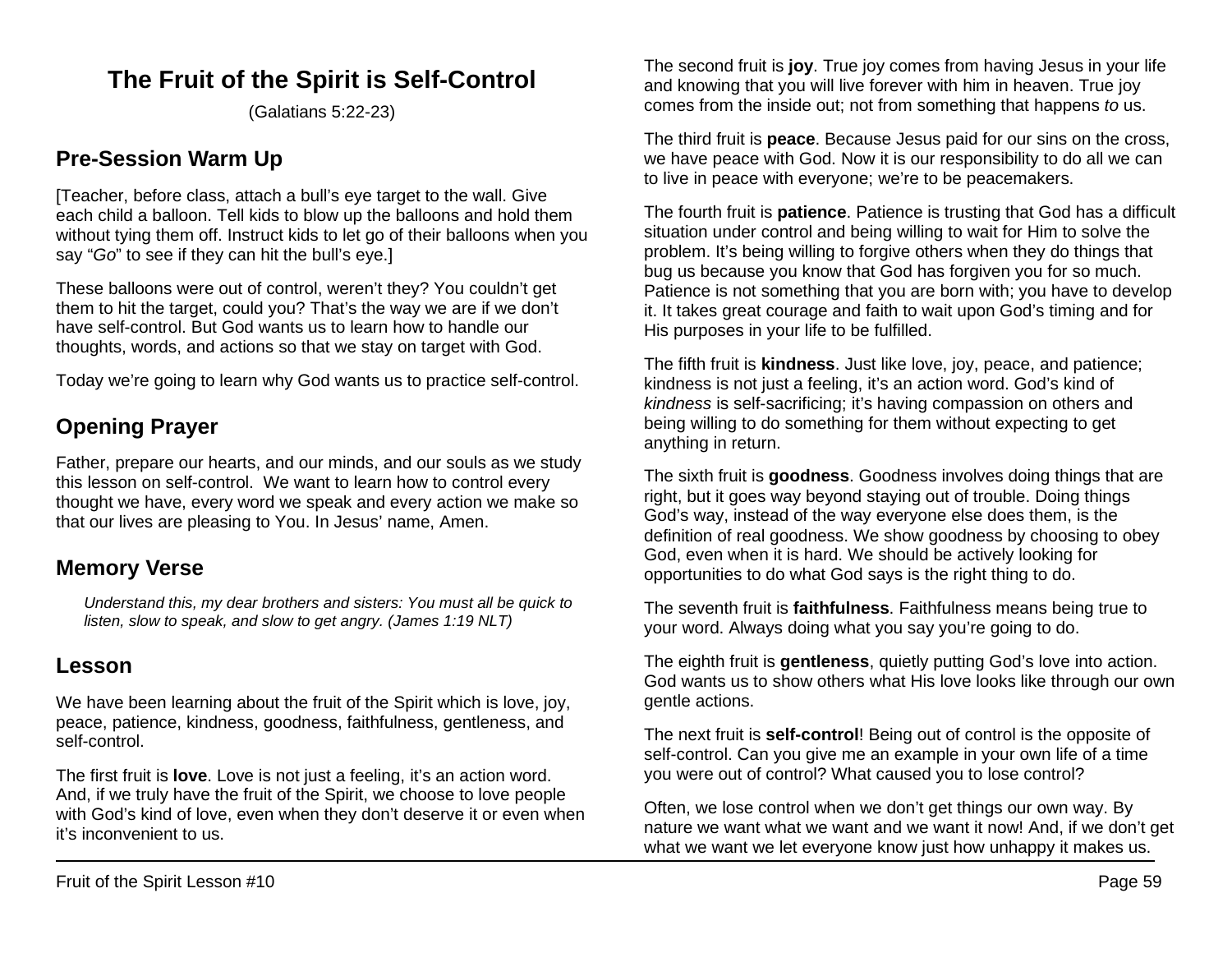To be self-controlled means to have power over your reactions to people and situations; being able to handle your thoughts, words, and actions, especially when you're angry. We are not born with selfcontrol. We have to learn how to be self-controlled. We are all born self-centered. When babies are hungry they kick and scream and cry, when they want their diapers changed they kick and scream and cry. Moms and Dads have been given the responsibility to teach their children how to control themselves.

We all have to learn how to deal with anger. When you're angry, hitting and kicking is not acceptable; nor is calling someone a name who has hurt your feelings. We have to learn how to put aside our selfish desires and to put other people first. This is not something that you learn once and for all. No, this is something we all need to practice throughout our whole lives.

Learning how to control our anger is only one area we need to develop self-control. We also need to have self-control when we are faced with the temptation to sin. God's Word tells us to be on our guard so that we won't make bad choices in tempting situations (1 Corinthians 16:13-14).

We need to ask God for help so we can make good choices in life.

When might you find it hard to show self-control and need to remember to be on guard? [Teacher, let the children respond.]

Usually for me it comes with my words. What is a way words can hurt someone's feelings? [Teacher, let the children respond.] Being careful in what you say takes a lot of self-control.

Open your Bibles to the book of James. James was one of Jesus' brothers. After Mary gave birth to Jesus, she had more children. The Bible tells us that Jesus had several brothers and sisters. After Jesus went to heaven, his younger brother, James, became one of the first church leaders. The book of James is a letter he wrote to Jews who had become Christians.

James said it was important to control the things we say.

#### James 1:19

*Understand this, my dear brothers and sisters: You must all be quick to listen, slow to speak, and slow to get angry.*

Why do you think it is good to be careful about what we say? When are some times that kids your age need to listen more?

#### James 3:2

*Indeed, we all make many mistakes. For if we could control our tongues, we would be perfect and could also control ourselves in every other way.*

James is saying that learning how to control what comes out of our mouths is the key to controlling every part of our life.

[Teacher, for a hands-on demonstration of the unruliness of the tongue, purchase a cow tongue at the butcher shop. Let the children look at it. They are gross and the kids won't soon forget this lesson!]

Next James compares our tongue with three things that people are familiar with. First he compares our tongue with a horse's bit. A bit is the small piece of metal that is put into a horse's mouth and attached to the horse's reins. It's only about as thick as two pencils.

James 3:3

*We can make a large horse go wherever we want by means of a small bit in its mouth.*

What James is saying is that even though a horse is much bigger and more powerful than a person, yet a rider can control a horse with this little metal mouth piece.

Next he compares our tongue to the rudder of a ship. The rudder is attached to the steering wheel of a boat and is what controls the direction in which the boat sails.

#### James 3:4

*And a small rudder makes a huge ship turn wherever the pilot chooses to go, even though the winds are strong.*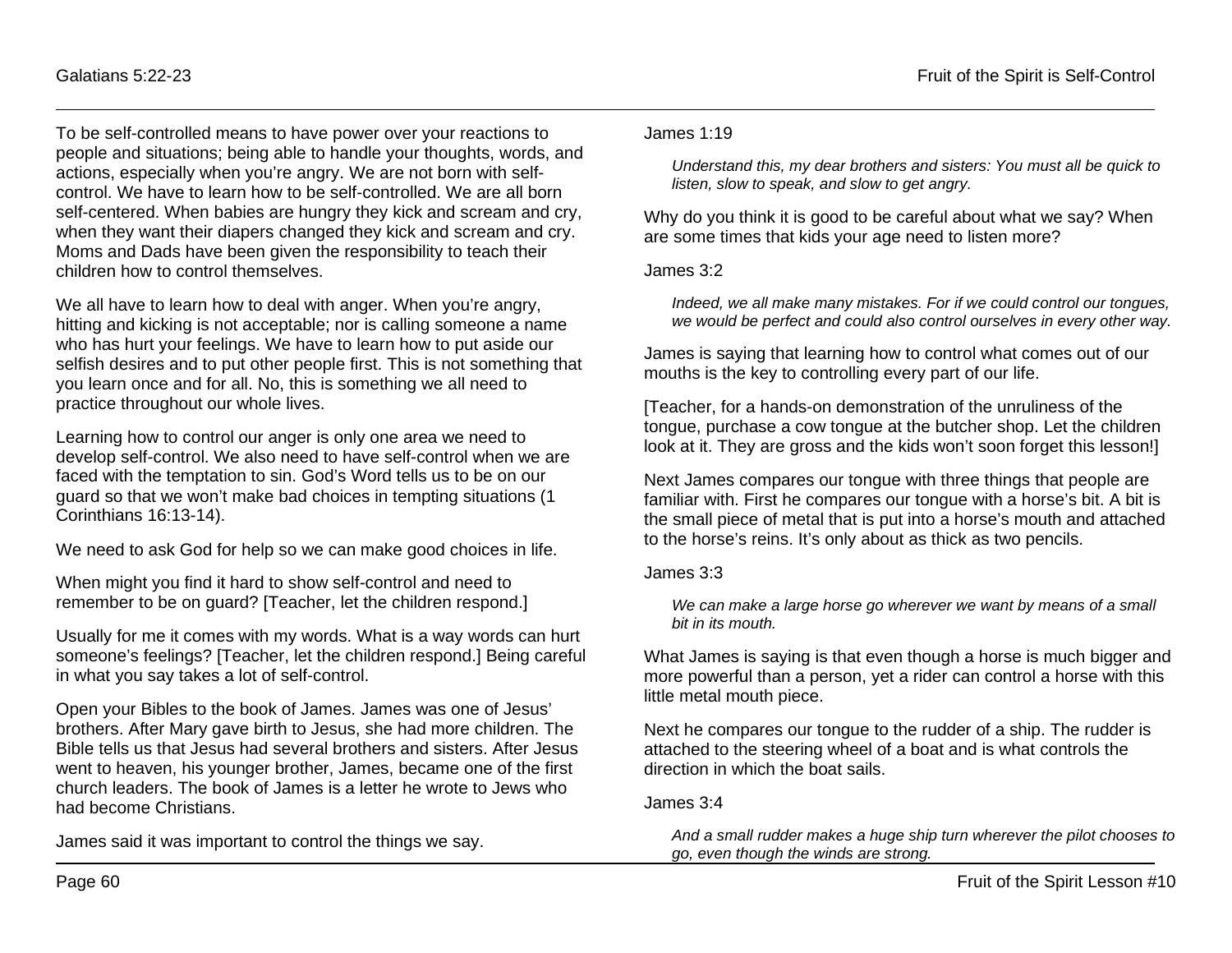When the captain turns the wheel, the rudder turns to one side or the other and the boat moves in that direction. A very small rudder can change the direction of a very big boat.

The bit and rudder are very small, but the ways in which they are used is very powerful! In the same way the tongue is just a small part of our bodies, but the things we say with it can make big differences, too. The tongue has so much power that the words we say with it have a huge effect.

Next, James compares the tongue to a small spark that can set an entire forest on fire.

James 3:5b-6a [Teacher read…]

*But a tiny spark can set a great forest on fire. (6)… And the tongue is a flame of fire.*

A person can set a whole forest on fire by letting one spark carelessly jump out of a fire pit, or by thoughtlessly flicking a cigarette out the car window. And, just as a little spark can cause a huge, uncontrollable fire, just a few words can cause a lot of trouble!

Words can be used to encourage people to do good things *and* they can be used to encourage others to do bad things. There have been times when people have done some extremely bad things because someone told them it was OK to do it. Words spoken thoughtlessly can lead to anger, hurt feelings, and even murder and war.

Next, James tells us that even though all kinds of animals, birds, reptiles and sea creatures can be tamed and controlled by people, we have a hard time controlling our own tongues!

#### James 3:7

*People can tame all kinds of animals, birds, reptiles, and fish, but no one can tame the tongue. It is restless and evil, full of deadly poison.*

Have you ever been to the circus and seen big grizzly bears riding bikes? Have you been to Sea World and seen killer whales jump through hoops? People can tame all kinds of wild beasts to do things. Why, I even saw on TV that someone had trained a parrot to sing *I Left My Heart In San Francisco*. In fact, they had trained that bird to sing so many songs it cut its own album! People can train wild animals to do some of the most unusual things, but we can't seem to learn how to control our own tongues!

How many of you have said things you regretted saying? Have things come out of your mouth that you wish you could take back? Sometimes we can say kind loving things to people and other times we are thoughtless. James says that we use the same mouth to praise God *and* to say bad things to other people.

#### James 3:8-10

*But no one can tame the tongue. It is restless and evil, full of deadly poison. (9) Sometimes it praises our Lord and Father, and sometimes it curses those who have been made in the image of God. (10) And so blessing and cursing come pouring out of the same mouth. Surely, my brothers and sisters, this is not right!*

This should not be! We should use our tongue only to say good things. James wanted us to realize that we need God's power and love to help us control what we say. We can always count on God to help us in controlling our tongues and using our words in good ways.

We have to learn how to listen to others, think before we speak and control our anger when things don't go the way we want them to.

The devil is always on the lookout for people who are out of control. He loves it when we do things that show we have no self-control. When we hit, punch, or kick; when we yell or swear; or when we want everything we see and don't want to wait, God is unhappy.

That's why it's so important for us to remember that God wants each of us to practice self-control.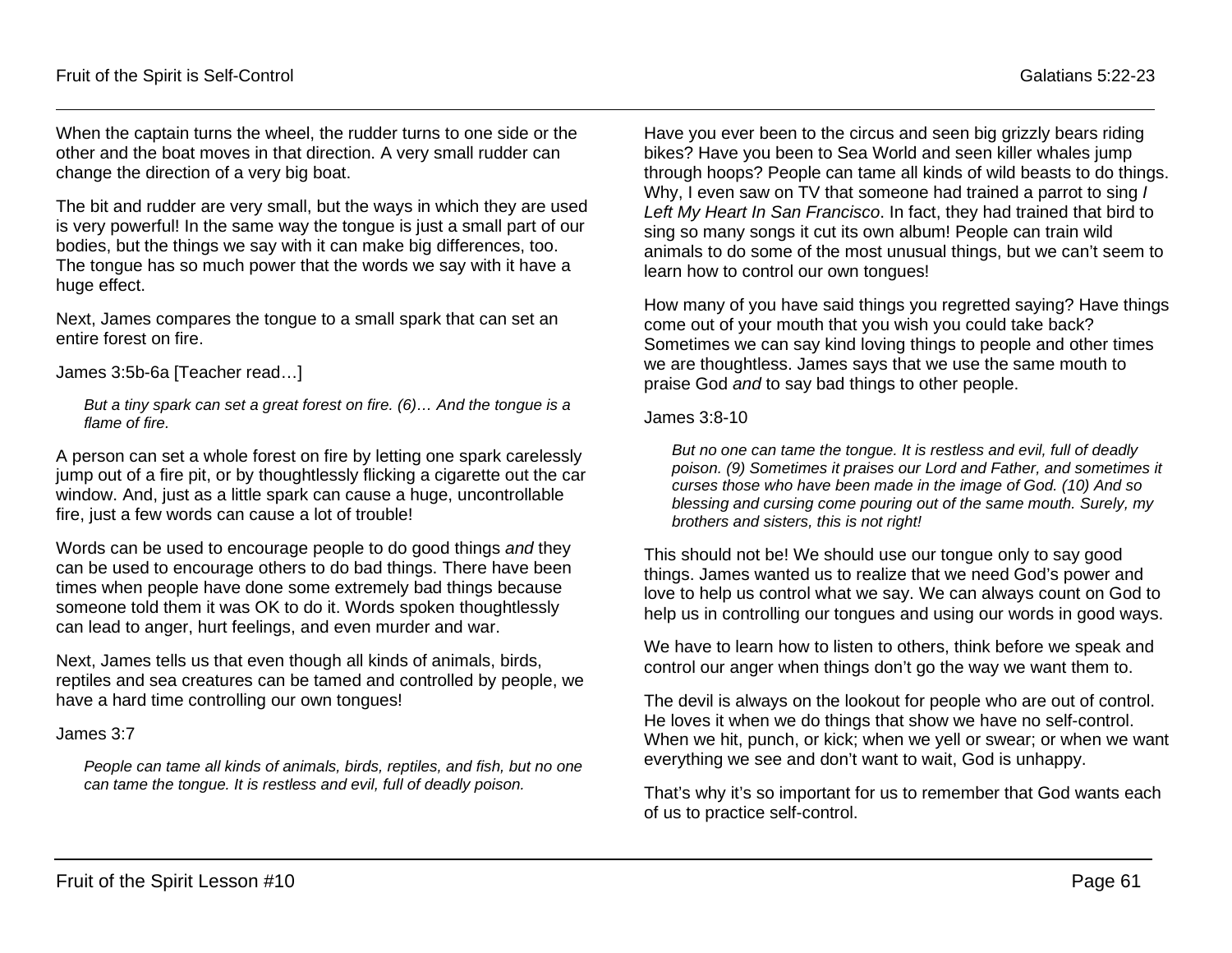But we don't have to try to have self-control without help. The Holy Spirit is always available to help us discipline ourselves. He will give you the will power to restrain yourself from thinking, or saying, or doing anything that would not bring honor to God. But, you have to ask Him for that help. Fortunately he is always listening and ready and willing to help us.

Not a day passes without the opportunity to rely on the Holy Spirit to help us exercise self-control. The Holy Spirit's presence in our lives gives us the strength we need to do what is right. God's Spirit strengthens us and that's what develops our self-control.

# **Closing Prayer**

Father, thank You that You are a God who will help us be in control of our thoughts, words and actions. We don't want to forget to call upon You for the power to restrain ourselves and control our emotions. We don't want to do anything that displeases You. In Jesus' name, Amen.

# **Learning Activities**

**Craft Corner** 

**Snack**

Cherries.

## **Game Center**

### *What to Do? What to Do?*

[Teacher, have kids form four groups to act out one of the following situation cards. First they are to act it out as stated, then come up with a self-controlled solution to also act out. Give the groups about five minutes to prepare.]

| Justin and Alex were playing ball<br>together at recess when Tyler<br>came up and took the ball from<br>them. Justin and Alex ran after<br>Tyler, grabbed the ball out of his<br>hands, and pushed him to the<br>ground.            | Carrie and Emily were in their<br>room listening to music. Carri<br>wanted to listen to a new CD and<br>put it in the CD player without<br>asking Emily. Emily started<br>screaming and yelling at Carri.                                                                               |
|-------------------------------------------------------------------------------------------------------------------------------------------------------------------------------------------------------------------------------------|-----------------------------------------------------------------------------------------------------------------------------------------------------------------------------------------------------------------------------------------------------------------------------------------|
| Jordan and Sarah were at the<br>store with their mom doing the<br>weekly grocery shopping. Every<br>aisle they went down, one or the<br>other asked for something. "Hey,<br>Mom, can we have this?" "Hey,<br>Mom can we have that?" | The Sunday school class was<br>having a party, and everyone<br>was looking forward to the pizza<br>being delivered. When the pizza<br>arrived, three of the kids ran up<br>to the table and filled their plates<br>to overflowing, leaving only three<br>pieces for the other ten kids. |

### *Ball Toss Game*

**Materials**: large container, softball or beanbag.

**Preparation:** Print the words "self-control" across the top of the white board. Draw a line down the center of the board. Print Team 1 on one side of the line and Team 2 on the other. Place container on the floor on one side of the playing area about five feet from the children.

**Play**: Divide the class into two teams. Have students take turns attempting to toss the ball or beanbag into the container. Each time the ball lands in the container, the tossing team writes one letter of "S  $F \perp F - C \cap N \perp R \cap I$ " on its side of the line. First team to complete the whole word wins.

Ask a volunteer from the winning team to answer one of the Discussion Questions below. Repeat the game as time allows.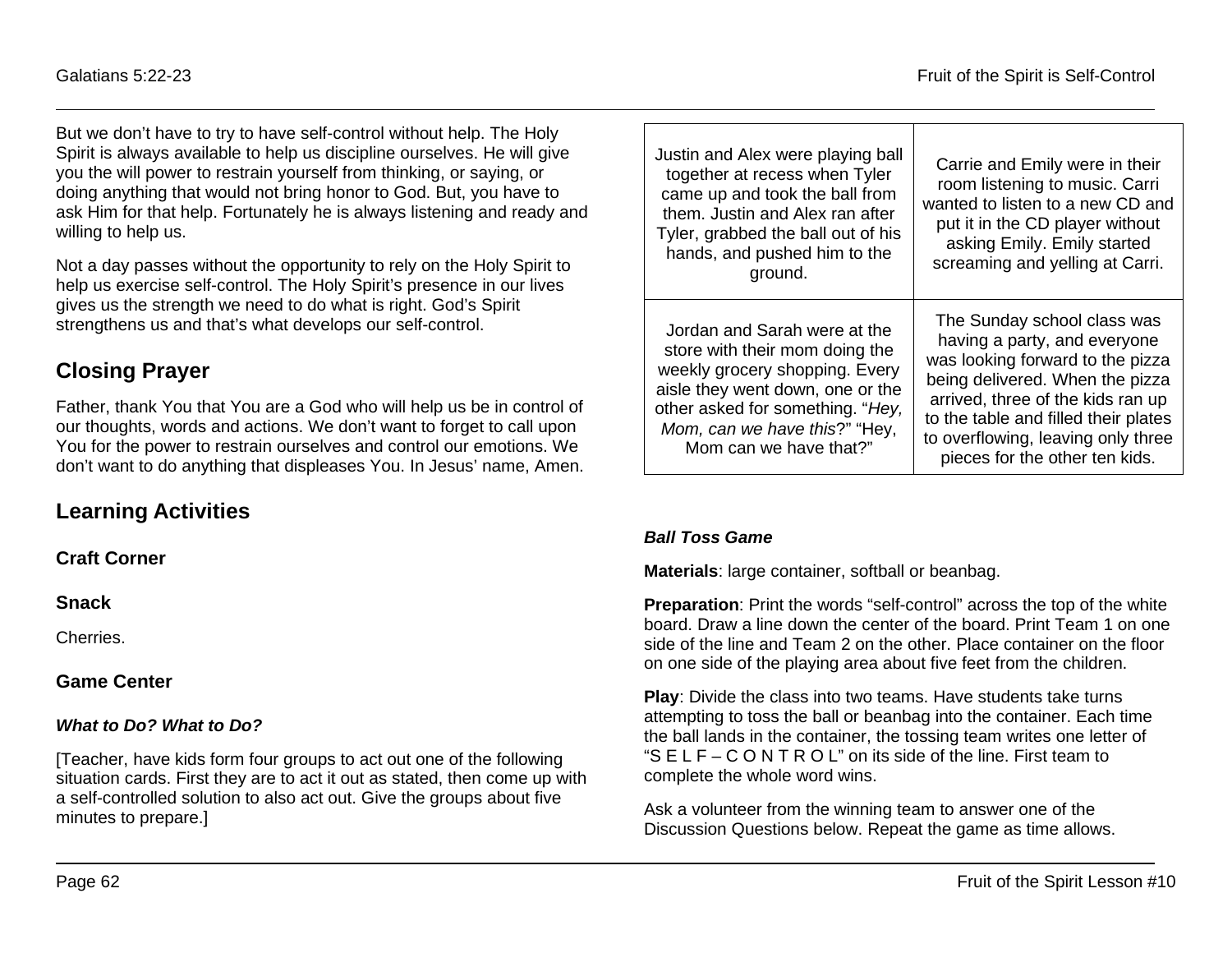Use the following questions in a discussion:

- 1. When might it be hard to show self-control when you talk to others? (When you're angry. When you feel like saying something unkind. When you don't like what someone is saying.)
- 2. What can you do when you need help showing self-control in your speech? (Follow James 1:19 and be quick to listen and slow to speak. Pray and ask God for His help. Count to 10 before you speak when you feel upset. Walk away before you say something you shouldn't say.)
- 3. How would your (school/home/church) be a better place if kids were careful about what they say?
- 4. When are sometimes it might be difficult for kids your age to listen? (They're tired, hungry, or someone is taking a long time to speak.)